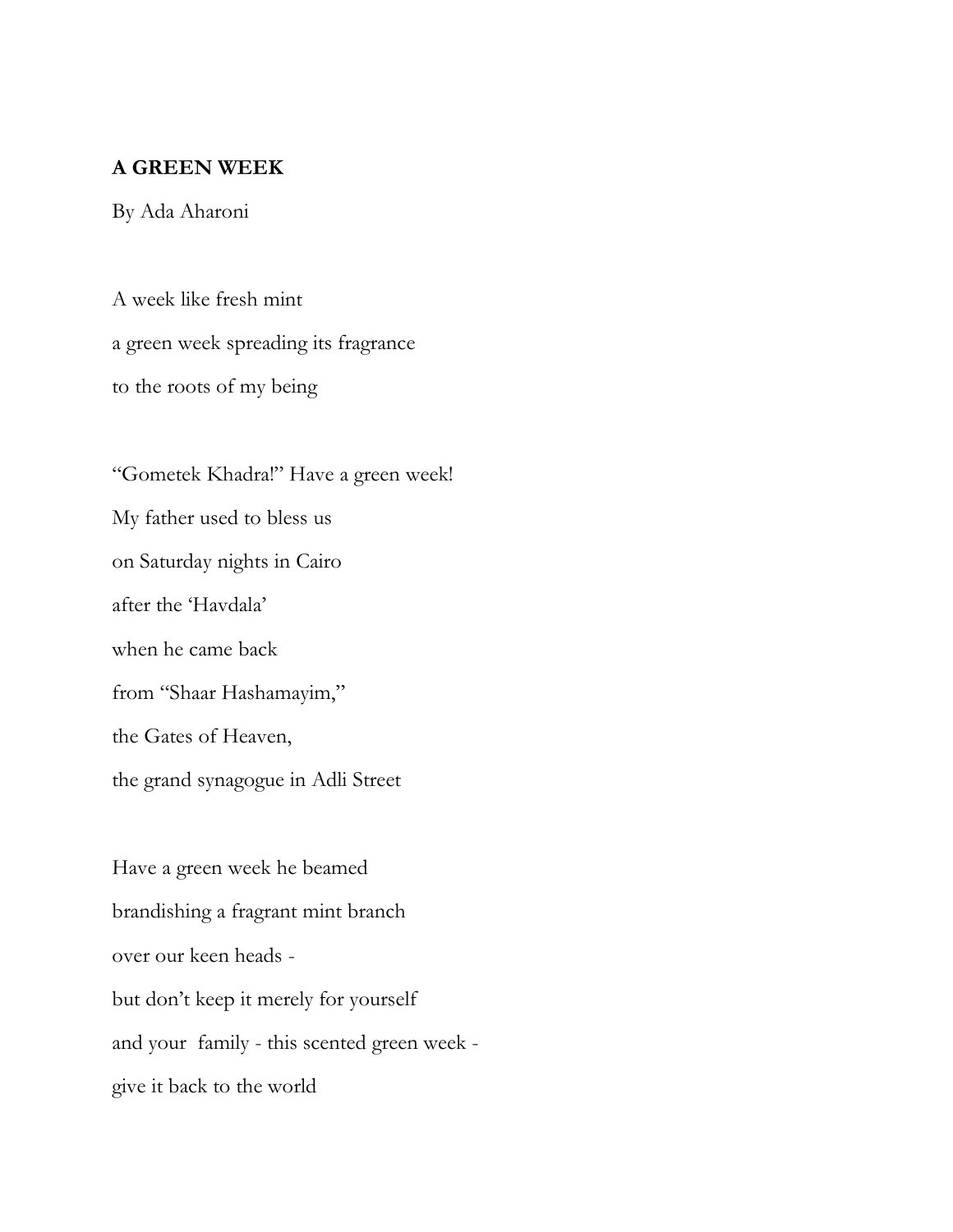fully blossoming …

Who will give me a green week now that he's gone? Now that the "Gates of Heaven" are shut?

Only peace only a fragrant real mint peace .

## **THE SECOND EXODUS**

By Ada Aharoni

 Today, I again bring my grain vessel to the docks of your granary, father while breathing the wheat smells you loved, me in Dagon Silo in Haifa, you far away back in Cairo.

 Joseph in Egypt land, Canaanite jugs, ritual bronze sickles from temples,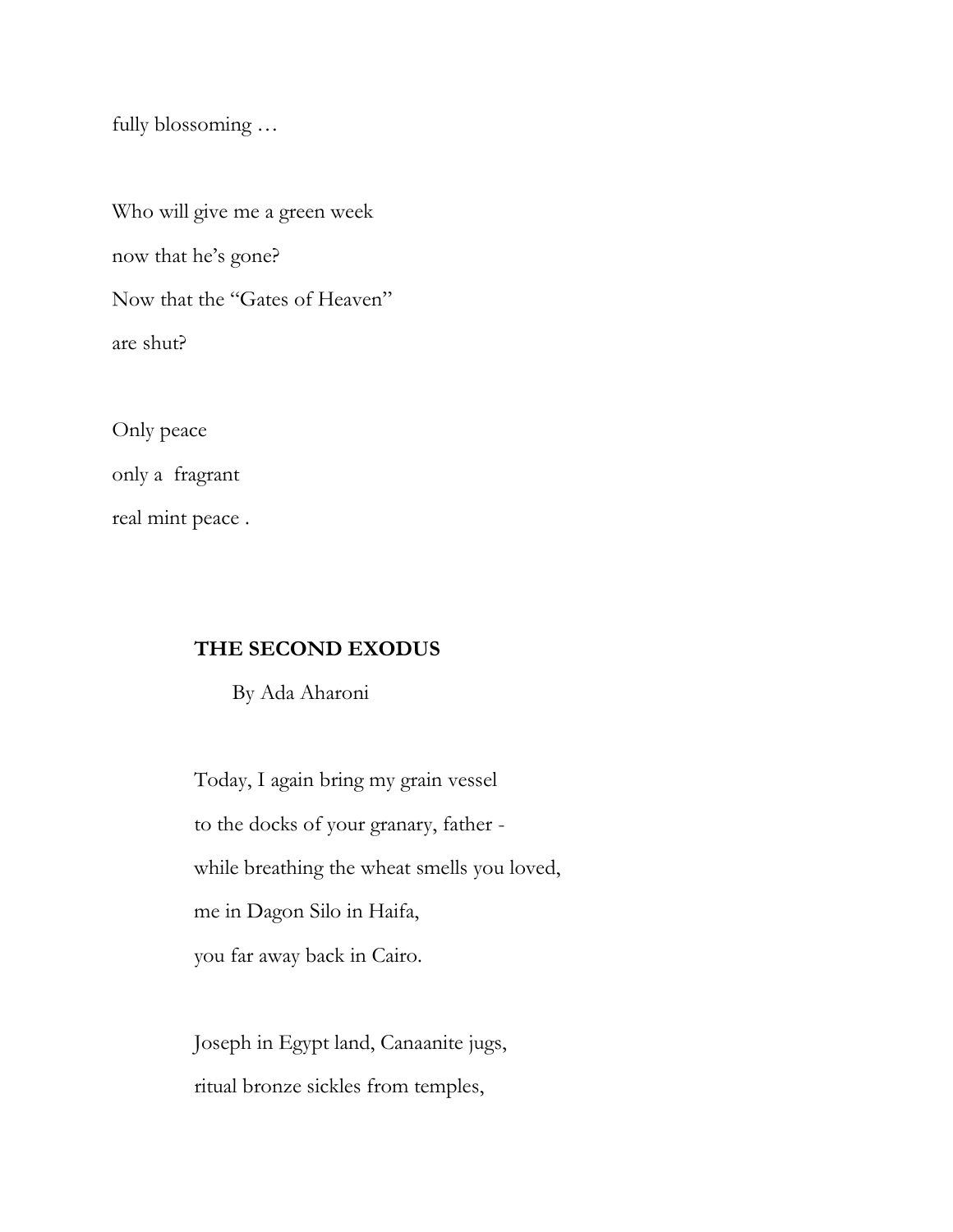crushing-stones, mill-stones and mortars all link me back to you on old rusty scales. I remember your orange-beige office in Cairo's Mouski, with deaf Tohami weighing the heavy sacks of flour and grain on old rusty scales.

 And me listening unaware to the birds' chirped warning on the beams of your ceiling: "Wandering Jew, open your Jewish eyes, you will soon have to spread your wings again, and look for new nest."

 Mighty Dagon's giant arms storing in bulk, fill my own silo with tears that you are not here with me to view this wonder deftly handling bread to Israel – the land you so loved but are not buried in.